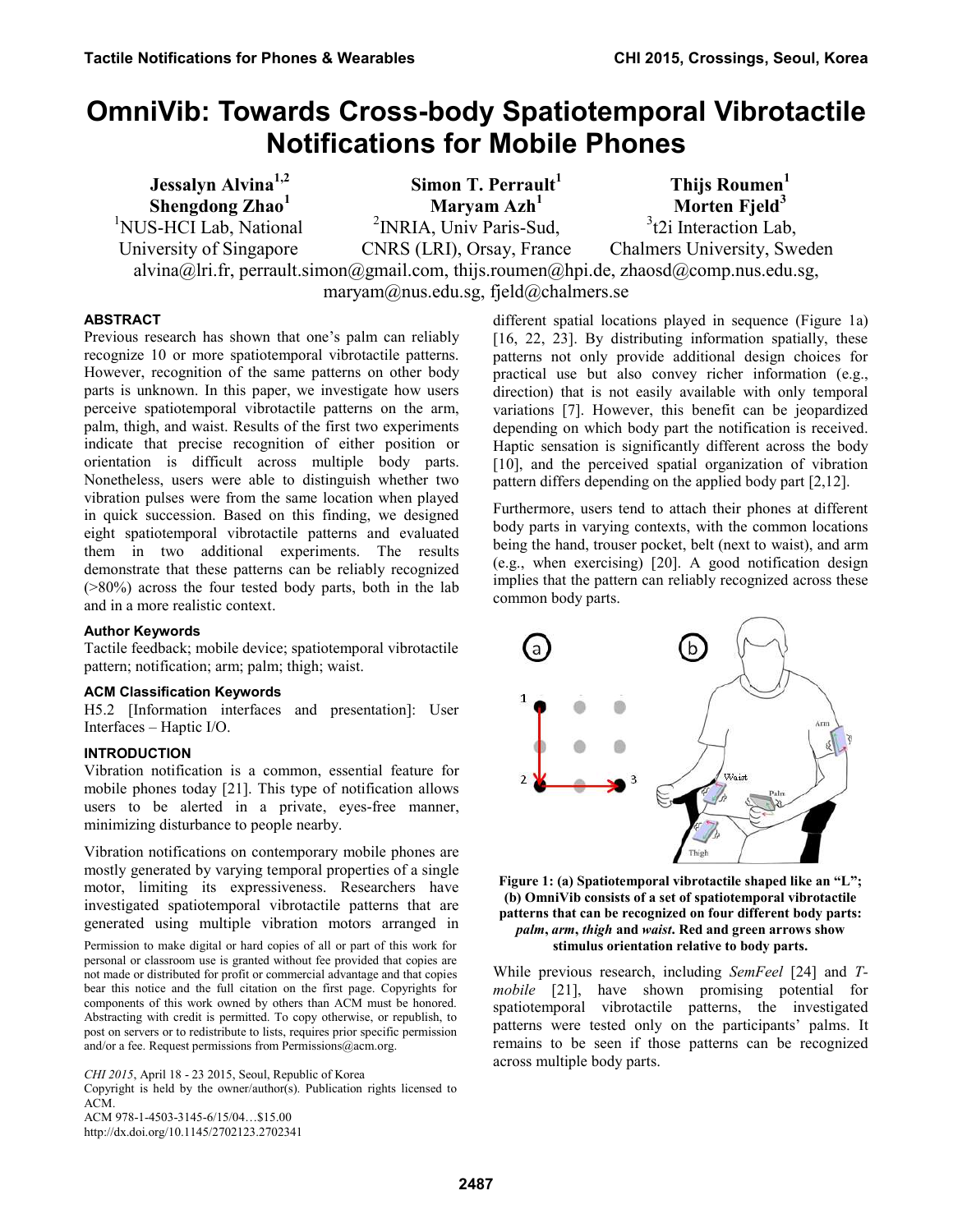In this paper, we investigate the issue of cross-body recognizability of spatiotemporal vibrotactile patterns generated on a device platform the size of a mobile phone.

 Our initial two studies investigated if patterns previously tested on the palm could be recognized at other body parts. To do so, we first studied if users could identify the absolute location of a single vibration motor as well as recognize the direction of two sequentially-located vibration motors across body parts. Our results showed that reliable recognition of either absolute location or direction of sequential vibration pulses within the size of a mobile phone is difficult, especially for the waist and thigh, with average recognition rates as low as 55% (except for the palm).

However, we discovered that users can still reliably distinguish whether or not a vibration pulse is played at the same location in quick succession. Based on these findings, we designed OmniVib, a set of eight cross-body spatiotemporal vibrotactile patterns. We then validated them in two additional studies. The first additional study found that users can reliably recognize these patterns with 86.3% accuracy (min 80%) across the four body parts. We then investigated the external validity of the previous finding by asking users to recognize these patterns while engaging in a primary visual task. Results showed that participants can achieve 87.5% accuracy for real world notification tasks under minimal training.

The three-fold contributions of this paper are the development of:

- 1) A series of studies to understand how users perceive single vibrations and strokes on different body parts. We found that users cannot reliably localize single vibrations and strokes on body parts except on the palm.
- 2) A set of spatiotemporal vibrotactile patterns that can achieve 80% to 92% recognition accuracy across common body parts. The effectiveness of these patterns for practical use was tested in an environment mimicking realistic settings.
- 3) A set of design guidelines to understand the constraints and possible extensions of our set of patterns.

# **RELATED WORK**

Our review includes prior studies on vibrotactile patterns which focus on vibration-based notification interface on mobile devices.

#### **Vibrotactile Pattern in Mobile Devices**

Vibrotactile patterns can be divided into engineering, temporal, and spatial patterns. Engineering features contribute to pattern design mainly by manipulating the intensity (amplitude) or the frequency of the vibration [\[1,](#page-9-10) [3,](#page-9-11) [11\]](#page-9-12). Temporal patterns are composed of a sequence of vibrations generated on the same vibration motor and can be characterized by the duration of each vibration as well as the duration of the gap between two vibrations. In this work, we fixed the temporal parameters of our spatiotemporal vibrotactile pattern following suggestions from Saket et al. [\[17\]](#page-9-13): 600 ms for a vibration and 200 ms for gaps. As well, we treated engineering parameter as a controlled variable in which we set the vibrational intensity to be constant across all experiments as in [\[15,](#page-9-14) [24\]](#page-9-8).

In addition to manipulating temporal or engineering parameters, another design approach is to use additional vibration motors to produce spatial patterns. Yatani et al. [\[22\]](#page-9-1) used a 3**×**3 array of vibration motors to deliver spatial information via spatial patterns by mapping the *location* of the vibration motors to an 8-cardinal direction and amplitude to distance. In their other work [\[23\]](#page-9-2), the spatial vibrotactile patterns were used to accompany visual feedback in spatial coordination tasks and demonstrated that vibrotactile feedback can reduce information workload in visual channel.

When spatial patterns are combined with temporal presentation, one can create *spatiotemporal patterns* by sequentially activating a number of vibration motors to "draw" lines or geometric shapes [\[1\]](#page-9-10). In 2008, Sahami et al. [\[16\]](#page-9-0) explored the potential of using spatiotemporal patterns by embedding six vibration motors on the edge of a mobile device, three on each side. Three spatiotemporal vibrotactile patterns were tested: circular, top-down, right-left. Although no further investigation was done, the result showed that pattern recognition rate was more than 51%. In similar works such as Rantala et al. [\[15\]](#page-9-14) and in *SemFeel* [\[24\]](#page-9-8), good overall recognition rates (90% or more) have been observed; however, these works only considered the palm of the hand for location.

#### **Tactile Perception across Human Body Parts**

People often place mobile devices on different locations on their body. A survey revealed that the main reason people place their phones where they do is to have easy access to receive notifications [\[20\]](#page-9-7). Hence, they tend to put their mobile devices on their body: arm (e.g., arm band) palm (e.g., holding the phone), chest (e.g., shirt or jacket pocket), waist (e.g., waist belt), and thigh (e.g., trouser pocket). Karuei et al. [\[10\]](#page-9-4) conducted a study to examine which body parts were more sensitive in detecting a single vibration and found that the thigh and feet are the least sensitive body parts, followed by waist, arm, and chest. Wrist proved to be the most sensitive; back, thigh, and abdomen also share a similar sensitivity towards vibrotactile stimuli [\[5\]](#page-9-15).

The wrist's sensitivity was confirmed in *BuzzWear* [\[11\]](#page-9-12), where users could recognize 24 patterns with a good accuracy after 40 minutes of training. Pasquero et al. [\[14\]](#page-9-16) also investigated whether people could count the number of vibrations generated on their wrist and determined that, depending on the length of each vibration, participants could easily count up to 10 vibrations. While this indicates a good potential for tactile feedback for wristwatches, taking advantage of the sensitivity of the wrist for a mobile-phone-sized device proves difficult. Other works investigated other body parts, such as forearm [\[9\]](#page-9-17) or cheek [\[13\]](#page-9-18), which are out of the scope of our investigation.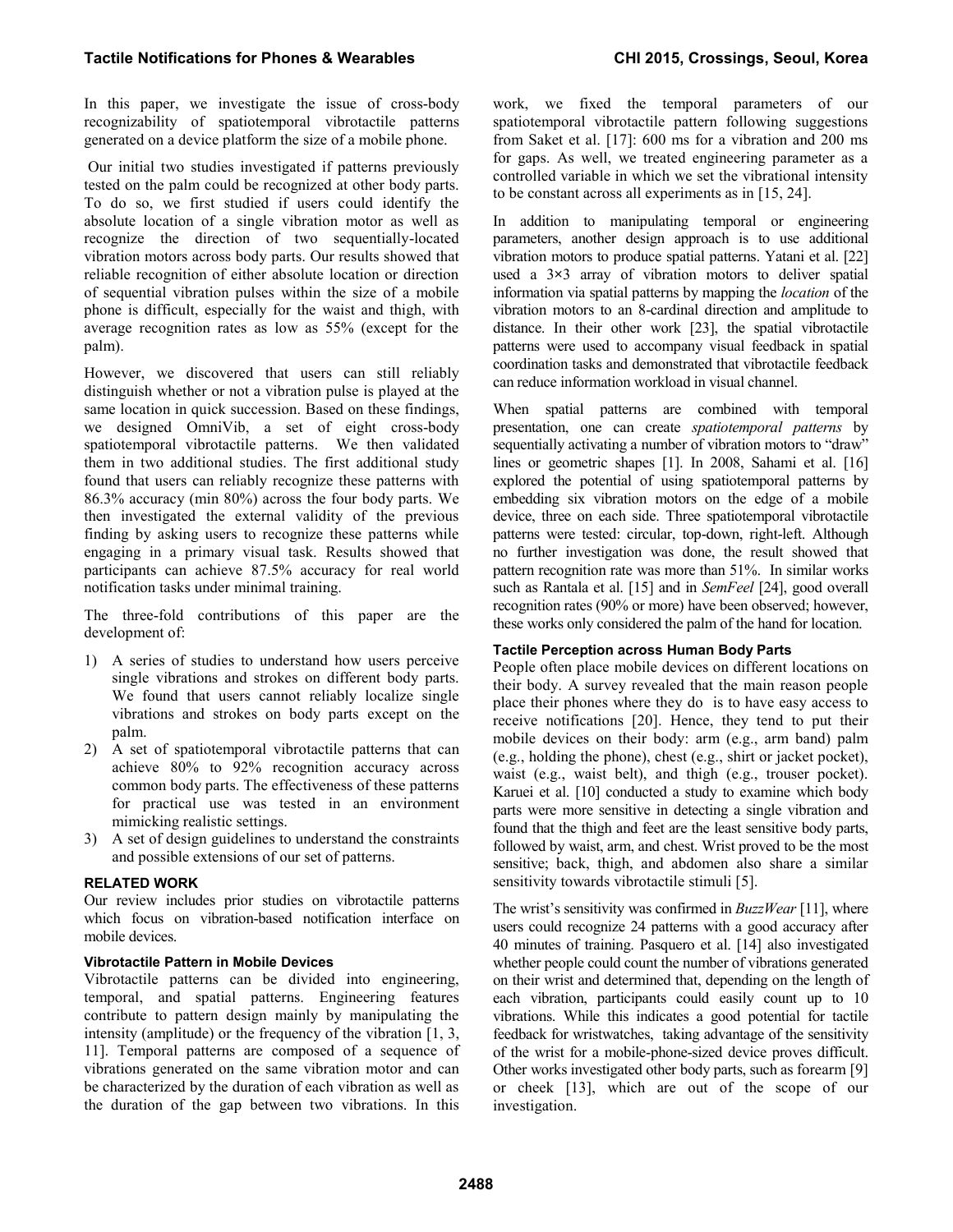Notably, there are many factors that may affect recognizability of vibrotactile patterns when placed on different body parts, since all parts have different levels of sensitivity and spatial acuity [\[1\]](#page-9-10). Fingertip [\[2\]](#page-9-5) has the highest vibrotactile sensitivity and spatial acuity, followed by palm and then thigh. There is more sensitivity for arm areas around the joints (i.e., wrist, elbow and shoulder) than the center of arm [\[3\]](#page-9-11). On abdomen area, the navel is more sensitive as compared to the areas around them [\[4\]](#page-9-19). The orientation of a pattern becomes an important factor since perceived spatial organization of vibrotactile patterns differs depending on the body part [\[12\]](#page-9-6).

# **Gap between Two Vibration Motors**

The difference in recognition sensitivity can be illustrated by the minimum gap distance between vibration motors required for one to notice. To determine the minimum gap distance, Gibson & Craig [\[6\]](#page-9-20) used two contactors to form spatial patterns with a variety of gap distances and conducted a study where users had to determine whether or not a spatial pattern was within a gap. They estimated the minimum gap distance for fingertip, finger base, palm, and forearm. The expected ratio is 1:1.5:2.9:4.2, respectively (thus, the ratio of palm to forearm is 1:1.45). The general trend illustrates that the less sensitive the body part is, the larger the distance required for distinguishing two separate points. *Orientation* of the stimuli when performed on arm, finger, and palm also affects the gap distance, mainly the minimum gap distance for proximal-distal orientation (i.e., along the arm) is bigger than for lateral-medial orientation (i.e., across the arm) [\[6\]](#page-9-20).

#### **Spatial Patterns across Different Body Parts**

Though spatiotemporal patterns let us "draw" a shape, patterns presented to one body part may not be perceived the same as when presented to another part [\[2\]](#page-9-5).

Previous works show the potential of spatiotemporal vibrotactile patterns; however, the research either investigated only more sensitive body parts (e.g., finger [\[7\]](#page-9-3), wrist [\[11\]](#page-9-12), or palm [\[21,](#page-9-9) [22,](#page-9-1) [24\]](#page-9-8)) or have not been proved reliable for an accurate recognition. Those that focused on less sensitive body parts (e.g. abdomen [\[4\]](#page-9-19)) used relatively larger devices (and thus enlarging the gap distance between actuators, which can increase the distinguishability [\[6\]](#page-9-20)) with single-activation only. Cholewiak & Craig [\[2\]](#page-9-5) explored recognition of vibrotactile patterns at finger, palm, and thigh. However, when applying the stimuli to these body parts, neither the patterns nor the devices were identical, thus disallowing the investigation of cross-body vibrotactile pattern recognitions. This investigation explores several spatial dimensions to design spatiotemporal vibrotactile patterns that can be recognized independently on the body parts where users tend to put their smartphone: *arm*, *palm*, *thigh,* and *waist* [\[10,](#page-9-4) [20\]](#page-9-7).

# **MOTIVATION**

The spatiotemporal vibrotactile patterns in this paper refer to a number of vibration points located in a 2D grid, a constrained definition that has been used by many previous works [\[16,](#page-9-0) [22,](#page-9-1) [23\]](#page-9-2). The focus of this paper is not just *distinguishability* (i.e., distinction tasks where users can differentiate stimuli A and stimuli B), we are more interested in patterns that can be *recognized* reliably (i.e., recognition tasks where given a stimuli A, users can recognize it as A instead of other alternatives). As compared to distinguishing, recognition requires a more detailed analysis of stimuli and involves memorization process [\[2\]](#page-9-5). Patterns can be distinguished from each other when presented in sequence, yet still incorrectly recognized when presented alone [\[5\]](#page-9-15).

To better understand human ability to recognize cross-body spatiotemporal vibrotactile patterns, we decided to first focus on recognizability of the most basic patterns, from which more complex patterns are constructed. Arguably, two of the most basic patterns are positional patterns, which consist of a single activation of a vibration motor, and linear patterns, which consist of a sequential activation of two different motors on a line segment. *Positional patterns* are determined by their unique locations on the grid. *Linear patterns* are determined by their starting position, direction, and length.

To understand human ability to recognize these patterns, it must be determined whether a human can reliably recognize: the unique location of a positional pattern as well as the starting position, the direction of a pattern, and the length of a linear pattern. Since cross-body recognition of length has already been investigated [\[6\]](#page-9-20), we decided to conduct two experiments to investigate these remaining issues:

1) Whether or not humans can reliably recognize the location of a positional pattern within a grid constrained by the dimension of a regular mobile phone across common body parts.

2) Whether or not humans can recognize the direction of a linear pattern within a grid constrained by the dimension of a regular mobile phone across body parts.

# **PROTOTYPING**

We designed a hardware prototype made from acrylic shaped like a smartphone [\(Figure 2\)](#page-3-0). While mobile phone sizes vary significantly, we focused on a size of phone that could be comfortably placed inside a user's pocket. The dimensions of the prototype are  $136 \times 70 \times 6$  mm, which is similar to Samsung Galaxy S5, ranked the 2nd bestselling smartphone worldwide in May 2014<sup>1</sup>. Following previous works [\[16,](#page-9-0) [22,](#page-9-1) [23\]](#page-9-2), we put 9 vibration motors (coin-type Precision Microdrives 310-103) with a diameter of 1 cm on the back of the device in a  $3\times3$  grid configuration (Figure [2\)](#page-3-0).

1

<sup>1</sup> http://news.yahoo.com/apple-samsung-dominate-list-top-10-best-selling-100853996.html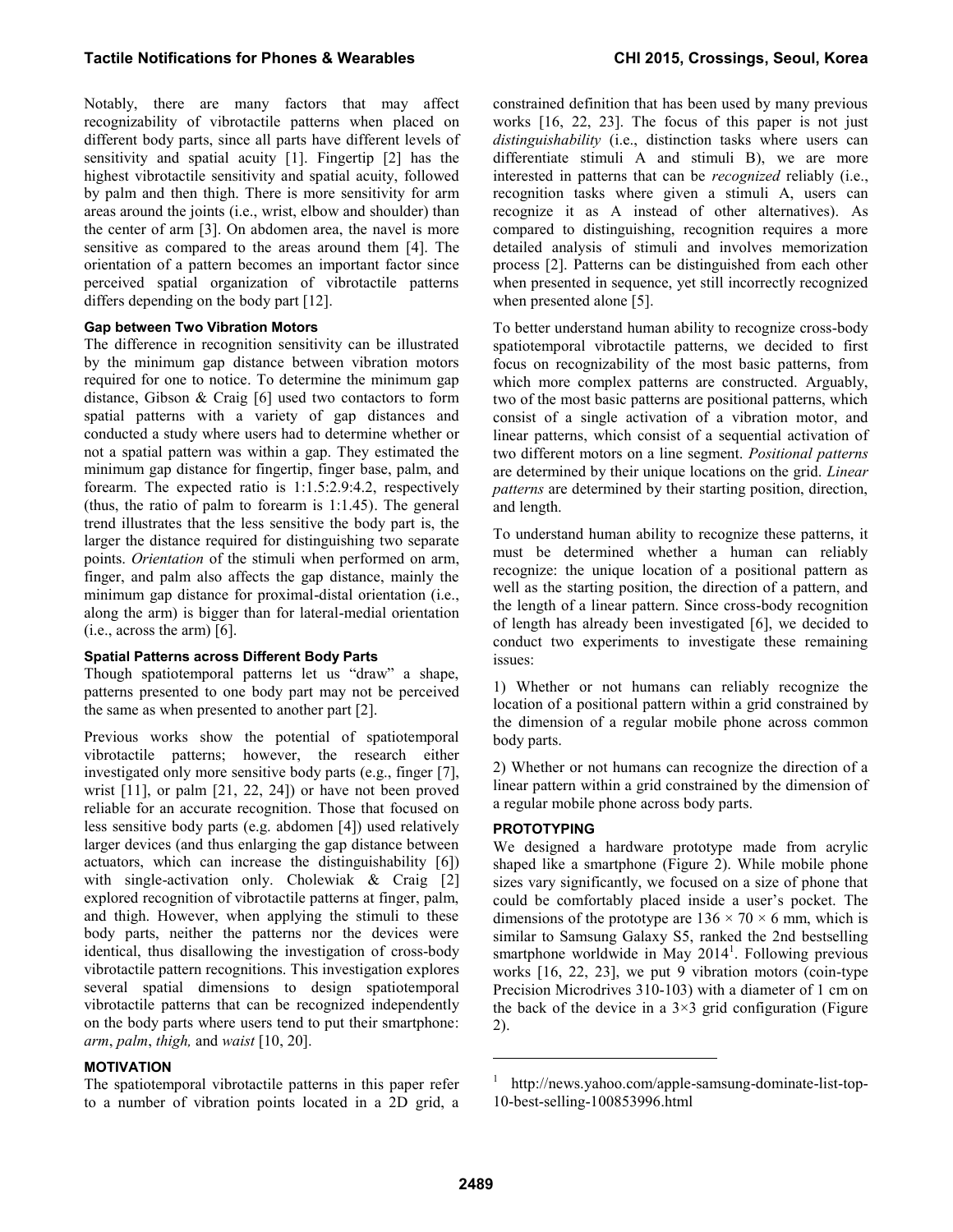According to Yatani et al. [\[22\]](#page-9-1), the distance between two vibration motors should be at least 2 cm. After pretests, we chose a vertical gap distance of 2.5 cm as it can achieve a slightly better accuracy on *arm* and *thigh*. This configuration also ensured that all vibration motors could be in contact with the skin, even for people with small hands. Taking the ratio between proximal-distal and lateralmedial into consideration [\[6\]](#page-9-20), 2 cm was used for horizontal gap distance.



#### <span id="page-3-0"></span>**Figure 2: Device platform prototype seen from behind with the 3×3 vibration motors. The black casing contains the Arduino board and PCB. A 3.7V battery is included under the vibration motors.**

The vibration motors are powered by a PCB with 9 NPN transistors (BC547). The prototype is controlled using an Arduino Pro Mini microcontroller that receives power and communicates with the PC using a USB cable.

# **EXPERIMENTS**

A total of four experiments were conducted. The first two experiments investigated human ability to recognize basic spatiotemporal vibrotactile patterns. The next two experiments aimed to validate the effectiveness of a set of cross-body patterns we created based on the findings of the first two experiments. The four experiments shared significant commonality in apparatus, procedure, and task, thus we describe these shared components below:

# **Common Apparatus**

The experiment was performed with the vibration grid prototype (described in the previous section) connected to a Windows 7 desktop with a 2.83 GHz Intel Core 2 Quad with 4 GB of RAM. The experimental software was developed in-house using Java 7. The software was used to run the experiment as well as to communicate the patterns to be generated to the prototype. The experimental interface offered a canvas so that our participants could draw the patterns as they perceived them. During the test blocks, the software displayed the representation of the patterns as drawn by the participants using a grid layout template.

# **Common Procedure**

To avoid possible disturbance of sound caused by the vibration motor, we asked participants to wear a headset playing pink noise for the first three experiments [\[17\]](#page-9-13). The last experiment involved a primary task with audio feedback, thus pink noise mask was not used. All patterns were tested on all four common body parts [\[20\]](#page-9-7) (*palm*, *arm*, *thigh,* and *waist*) for the first three experiments; for the last study, participants chose two body parts where their phone was typically placed. During the experiment, participants tied the prototype onto each of the body parts using Velcro straps. For each body part, there were two possible sides (dominant or non-dominant) where the prototype could be placed. According to a participant survey, participants preferred to place the phone on the non-dominant side for *palm* and *arm* to intentionally leave the dominant hand/arm for primary tasks. Conversely, the dominant side was typically preferred for *thigh* and *waist* for easier retrieval and replacement of the phone.

# **Common Task and Stimuli**

In all experiments, participants were asked to recognize a set of spatiotemporal vibrotactile patterns. Although the sequence of play and spatial arrangement of vibrotactile patterns differ, each vibration was activated for exactly 600 ms followed by a 200 ms gap (if any) as suggested by Saket et al. [\[17\]](#page-9-13). To allow smooth transition between the vibration and the gap, each vibration started with a fade-in effect and ended with a fade-out effect as suggested in *SemFeel* [\[24\]](#page-9-8).

# **EXPERIMENT 1: RECOGNIZE POSITIONAL PATTERNS**

As previously mentioned, Experiment 1 focused on whether participants could reliably recognize the location of a positional pattern within a grid across common body parts.

# **Participants**

Eight participants (3 females, 7 right handed) from 18 to 38 years old  $(M = 24.4, SD = 6.8)$  were recruited from within the university community.

# **Tasks and Stimuli**

In the 3x3 grid, there were 9 possible positions, which could be divided into three categories: on-axis, off-axis, and center (see [Figure 3\)](#page-4-0). Since each on-axis or off-axis position is symmetric to another position within the same category, we only chose 2 positions each from the on-axis and off-axis categories plus the center position as the test set (5 positions total).

# **Procedure**

We want to emphasize the difference between the actual position where the vibration happens on the grid vs. the perceived position a participant can feel it. For example, a participant may feel that a vibration comes from the top left corner; however, it is actually played on the middle left position. In this case, the actual position (middle left) is different from the perceived position (top left). However, such a difference does not affect the recognizability of a positional pattern as long as it is consistently perceived.

To familiarize participants with the patterns and to understand their perceived positions, we designed the following training phase: participants were asked to play all 5 patterns in the same order at their own pace 3 times. They were asked to record the perceived position of each pattern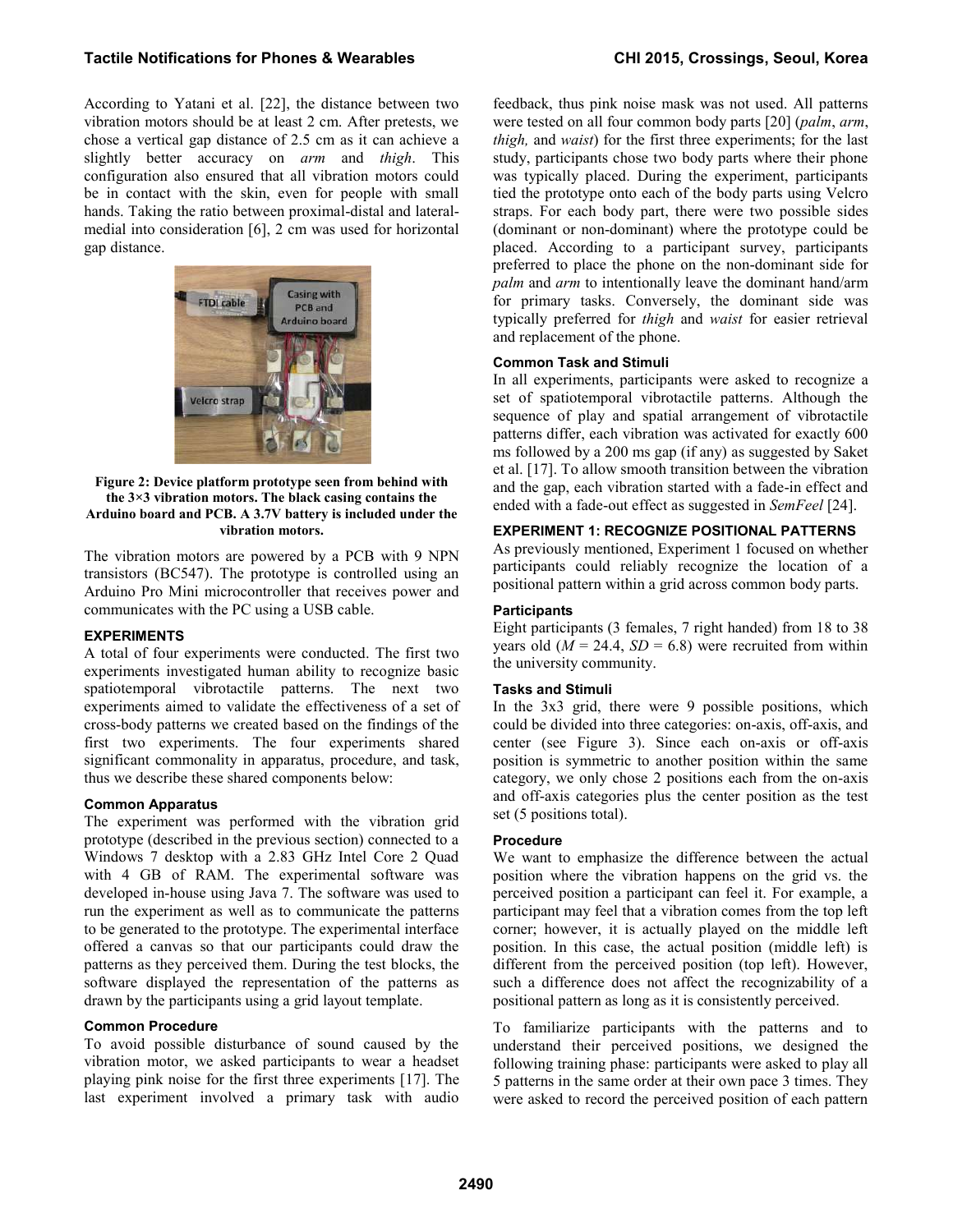on a furnished sheet of paper with preprinted grids. After these three playbacks, they would input a drawing reflecting their own perception of the pattern.

To further familiarize participants with the patterns, they were then asked to recognize the 5 patterns played in a random order from the perceived positions they had recorded earlier. Feedback was provided on whether or not their selections were correct. A participant could choose either to play the pattern again or proceed to the next trial. After the training phase, participants proceeded to the actual experiment in which no feedback was provided.



<span id="page-4-0"></span>**Figure 3: Top-left: patterns used in Experiment 1. Each blue circle corresponds to a pattern with the indicated position. Other panels show how participants perceived the pattern #0 on each body part. Numbers in black indicate how many** 

**participants perceived the vibration at the specified location.** 

#### **Design**

A within-subject design was used with only one independent variable with four levels: *body part {arm, palm, thigh, waist}*. This variable was counterbalanced using Latin Square. We measured recognition rate as the only dependent variable. Participants could take voluntary breaks between blocks. Each participant performed the entire experiment at one sitting, including breaks, in around 40 minutes. The design included the following: 8 participants  $\times$  4 body parts  $\times$  [4 (training blocks)  $\times$  5  $(\text{stimuli}) + 4$  (test blocks)  $\times$  5 (stimuli)] = 1280 trials.

#### **Results**

# *Accuracy*

The overall accuracy was low (50.6%), which suggests participants had difficulty in recognizing the absolute location of a positional pattern. There were significant differences between body parts: an ANOVA showed a significant effect of *body part* on the accuracy  $(F_{3,21}=1.19)$ , *p*<.001). The most precise location was the *palm* (78.9%), followed by the *thigh* (46.7%), the *waist* (42.2%), and the *arm* (34.5%). Pairwise *t*-tests with Bonferroni corrections showed significant differences between *palm* and all three other body parts (all  $p<01$ ).

#### *Perceived Position for Different Body parts*

A total of 40 drawings were generated for each body part (8 participants x 5 patterns). The analysis of participants'

drawings revealed that the only body part where the perceived positions generally matched the actual positions was the *palm* (27/40). On *arm*, almost all perceived locations were different from the actual position. However, most of the errors (17/40) were due to a mirrored perception towards the vertical axis. Using pattern #0 as an example, as shown in Figure 3, none of the participants perceived the pattern from the correct source location on *arm*. Half (4/8) perceived it as the mirrored position across the vertical axis; other participants mistook it for its diagonal counterpart (2/8) or neighboring points around the mirrored position (2/8). On *thigh*, perception seemed to be inverted to both vertical and horizontal axes (17/40). This can especially be seen on pattern #0 (Figure 3) where 6/8 participants incorrectly perceived the pattern as coming from the diagonal counterpart location (combination of both horizontal and vertical mirroring). Finally, on *waist*, results would also suggest errors from symmetry on both axes (18/40), or vertical axis alone (6/40). Other errors were due to participants not localizing precisely the absolute position of the stimuli.

#### **Discussion**

The result of this study shows that the accuracy observed on *palm* is comparable, but slightly lower, to *SemFeel* [\[24\]](#page-9-8) or *T-Mobile* [\[21\]](#page-9-9). Participants were unable to precisely locate the actual position on other body parts. The lower accuracy on these parts comes from a perception problem, as shown by the drawings of participants: on other parts than *palm*, drawings became widespread. This suggests that participants were *roughly* able to locate the vibration in a particular area, (i.e., that the perceived location was in the same area of the grid as the actual location). Accuracy could also be increased by increasing the distance between each vibration motor but would require a larger prototype.

Another important result was the symmetries we observed from the drawings. Previous studies have shown that perception varies according to posture [\[12,](#page-9-6) [19\]](#page-9-21). In our experiment, participants were seated and were thus looking at their *thigh* and *waist* from above as if they were reading a book put on these body parts, explaining the horizontal axis inversion. The inversion towards vertical axis can be explained by the fact that on *thigh* and *waist,* participants would consider that the *top* of the phone was the part appearing on the top part of their field of vision, instead of the part that was on the higher position on their body. The same inversion happened on *arm* because participants were picturing the phone as vertically flipped compared to the *palm*. On *waist*, many participants had symmetry on both axes, but 2 of them seemed to have only vertical axis symmetry. This varying spatial orientation on *waist* was already suggested by Vo et al. [\[19\]](#page-9-21). Perceived orientations for each body part are summarized in [Figure 1b](#page-0-0). Since fixed orientation of the phone cannot be enforced in real life scenarios; therefore, a consistent perception of orientation on any body part cannot be guaranteed.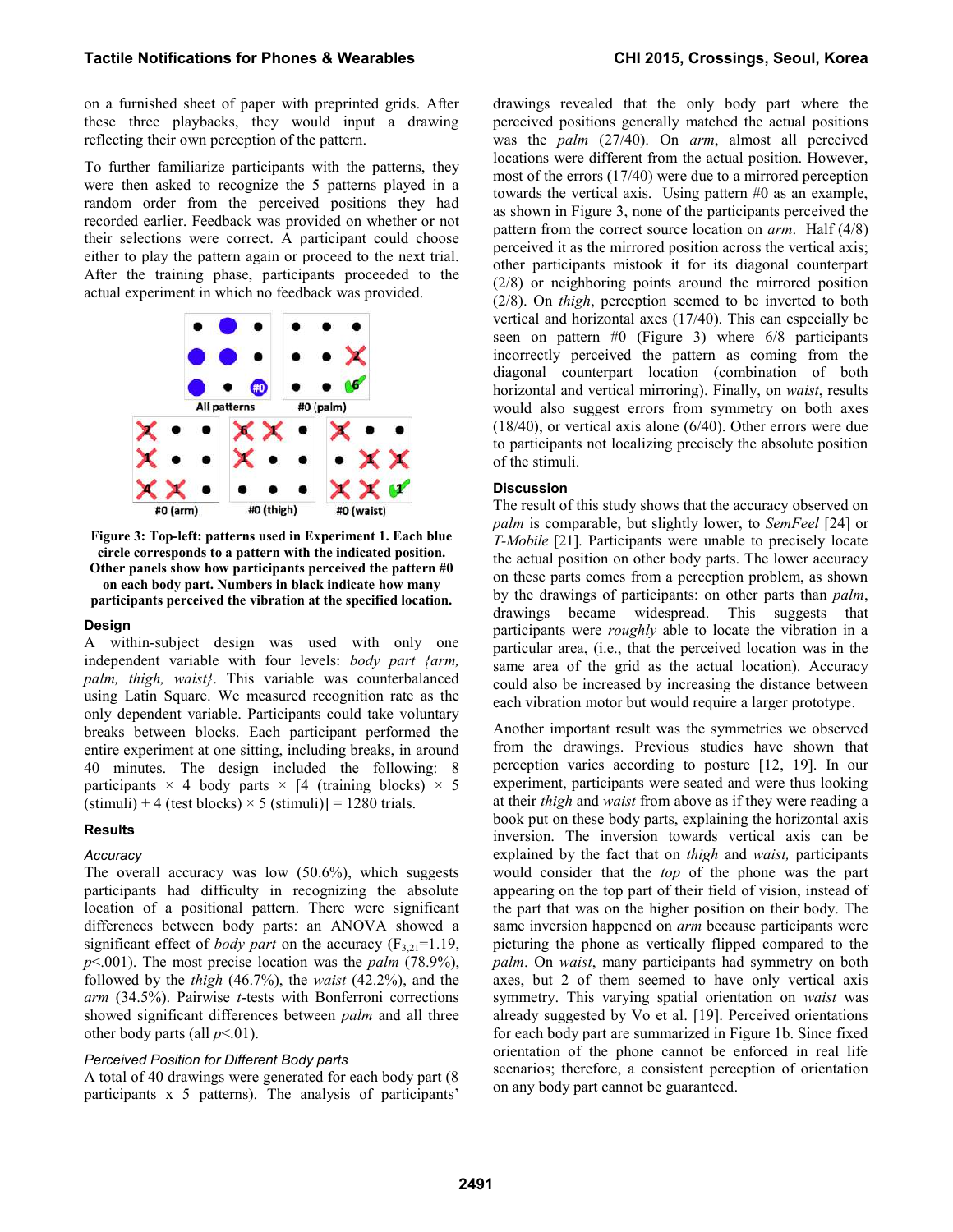

**Figure 4: Patterns used in Experiment 2. The blue numbers indicate the order of the sequence of vibration motors.** 

#### **Results**

<span id="page-5-0"></span>To design cross-body patterns, the imprecise absolute localization, the symmetry problems, and the fact that orientation of the phone cannot be enforced should be taken into account: translated or rotated variations of patterns should be avoided. For example, patterns drawing letters such as  $\{p, q, b, d\}$  could easily be confused. The only body part with a stable representation and orientation is the *palm*.

#### **EXPERIMENT 2: RECOGNIZE LINEAR DIRECTIONS**

In Experiment 2, we further investigated users' perception of the orientation of linear patterns across body parts.

#### **Participants, Task, and Stimuli**

Twelve participants (3 women, 8 right handed) from 20 to 27 years of age  $(M = 23.3, SD = 2.1)$  were recruited from within the university community. None had participated in the previous experiment. Six linear patterns, shown in [Figure 4,](#page-5-0) were selected for experimentation.



<span id="page-5-1"></span>**Figure 5: Recognition rate for each body part depending on the stimuli. Error bars are .95 confidence intervals.** 

#### **Procedure and Design**

The procedure was performed exactly the same as Experiment 1 but with 6 patterns instead of 5. Participants were not informed that the patterns were all linear but were told that a sequence of two vibrations would be played, which could come either from the same or different vibration motors. A 4×3 within-subject design was used with two independent variables: *body part {palm, arm, thigh, waist}* and *orientation {vertical, horizontal, diagonal}*. *Body part* was counterbalanced using Latin Square, and *orientation* was randomized within blocks. The dependent measure was the pattern recognition rate. The experiment lasted for 50 minutes. The design of the experiment was 12 participants  $\times$  4 body parts  $\times$  [4  $(\text{training}) \times 6 (\text{stimuli}) + 4 (\text{test}) \times 6 (\text{stimuli}) = 2304 \text{ trials}.$ 

# *Accuracy*

The overall recognition rate in Experiment 2 was 60.3% with significant variations across body parts [\(Figure 5\)](#page-5-1). A repeated-measures ANOVA showed a significant effect of *body part*  $(F_{3,33}=9.71; p<.0001)$ . Pairwise comparisons suggest that *palm* (83.7%) was the most accurate, performing significantly better than all other parts: *arm* (55.5%), *thigh* (47.2%) and *waist* (54.9%) (all *p*<.0001).

*Orientation* did not have a significant effect on the recognition rate  $(p=0.69)$ , even though vertical orientation (62.5%) was slightly better when compared to horizontal (57.5%) and diagonal (60.9%). We observed an interaction between *body part* and *orientation* ( $F_{6,66}=3.07$ ;  $p=.01$ ), explainable by the fact that on *waist*, there were significant differences between both vertical (59.4%) and diagonal orientation (65.6%) and horizontal  $(39.6\%)$  (all  $p<.01$ ). The *waist* has a more homogeneous structure on the lateralmedial axis, while the proximal-distal axis of the belly involves ribs and fleshy parts.

| <b>Diagonal</b> |       | <b>Horizontal</b> | <b>Vertical</b> | Other |  |
|-----------------|-------|-------------------|-----------------|-------|--|
| <b>PALM</b>     |       |                   |                 |       |  |
| Diagonal        | 54.1% | $4.1\%$           | 8.3%            | 33.3% |  |
| Horizontal      | 16.6% | 70.8%             | $0\%$           | 12.5% |  |
| Vertical        | 16.6% | 12.5%             | 58.3%           | 12.5% |  |
| <b>ARM</b>      |       |                   |                 |       |  |
| Diagonal        | 41.6% | 4.1%              | 16.6%           | 37.5% |  |
| Horizontal      | 25%   | 54.1%             | $4.1\%$         | 16.6% |  |
| Vertical        | 33.3% | $0\%$             | 37.5%           | 29.1% |  |
| <b>WAIST</b>    |       |                   |                 |       |  |
| Diagonal        | 37.5% | 8.3%              | 37.5%           | 16.6% |  |
| Horizontal      | 37.5% | 29.1%             | 12.5%           | 20.8% |  |
| Vertical        | 25%   | 8.3%              | 54.1%           | 12.5% |  |
| <b>THIGH</b>    |       |                   |                 |       |  |
| Diagonal        | 25%   | 16.6%             | 25%             | 33.3% |  |
| Horizontal      | 20.8% | 41.6%             | 12.5%           | 25%   |  |
| Vertical        | 25%   | 4.1%              | 41.6%           | 29.1% |  |

<span id="page-5-2"></span>**Table 1: Confusion matrix for stimulus (row) and reported (column) pattern per body part. Non-strictly diagonal patterns were classified as "Other" (e.g. a line between (0,0) and (1,2)).** 

#### *Perception and Drawings*

To analyze the difference between perceived vs. actual orientation, we produced a confusion matrix shown in [Table 1.](#page-5-2) Unsurprisingly, *palm* is where the perception was the most accurate, with 61.1% of drawings correct. The main result from these drawings is that users' perception of the patterns is not clear enough.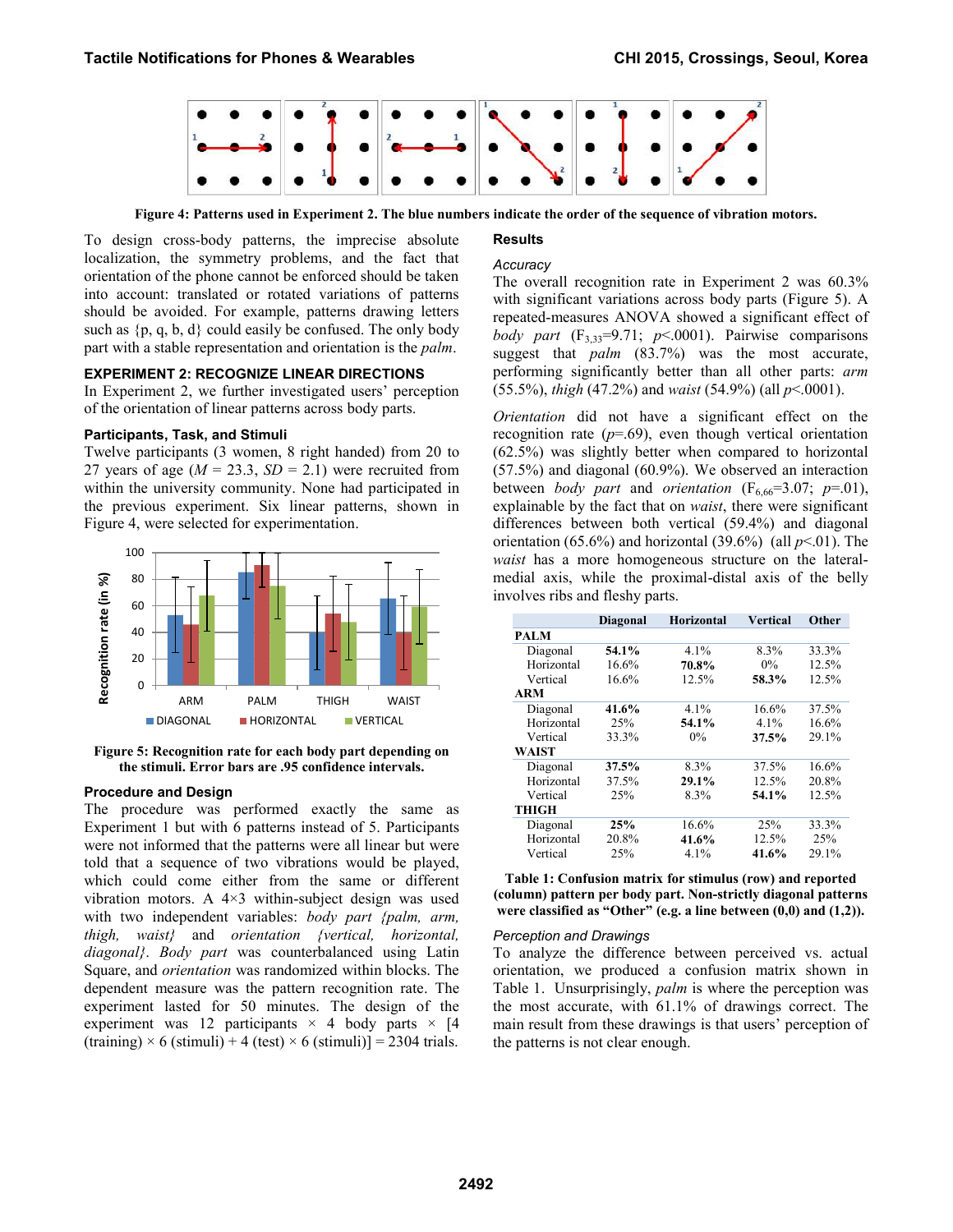

**Figure 6: OmniVib patterns used in Experiment 3 and 4, labeled according to our naming convention.** 

# <span id="page-6-0"></span>**Discussion**

Similar to actual position, actual orientation was again difficult to perceive correctly across body parts (see [Table](#page-5-2)  [1\)](#page-5-2). This may due to the fact that on *arm*, *thigh,* and *waist*, the device might be slightly tilted, making it hard to perceive an accurate vertical axis. Patterns are thus either recognized as *diagonal* or *"other"* [\(Table 1](#page-5-2) caption).

Despite the fact that neither orientation nor position can be accurately recognized, we discovered one feature that can be distinguished reliably for almost all participants across body parts based on our analysis of their drawings. Out of the 288 drawings produced (12 participants  $\times$  4 body parts  $\times$  6 patterns), only one indicated that the two vibrations were perceived as coming from the same place, which indicates that participants can accurately distinguish whether or not the two subsequent vibrations come from the same location.

This finding inspired us to design a set of cross-body spatiotemporal vibrotactile patterns.

#### **OMNIVIB: DESIGN OF CROSS-BODY PATTERNS**

Based on our previous results, we designed OmniVib, a set of patterns [\(Figure 6\)](#page-6-0) recognizable on the four body parts.

#### **Dimensions and Constraints**

This set of patterns was defined under these considerations:

- 1) The number of activations of vibration motors involved in the pattern  $(1, 2 \text{ or } 3)$ .
- 2) Whether a sequential play of two motors come from the same location or not.
- 3) The absolute location of a particular vibration does not matter. Thus, a linear pattern going from left to right is considered to be the same as a pattern right to left, since it involves two sequential vibrations happening on different vibration motors.
- 4) Finally, we decided to reduce the number of vibration motors used (9 in a  $3\times3$  grid) and only considered the most distant ones (four vibration motors in the corners), reducing the grid to a dimension of  $2\times 2$ .

Based on these considerations, we decided to design patterns consisting of one, two, or three sequential vibrations. This allowed us to create a set of 8 patterns.

#### **Pattern Generation**

We define *N* vibration motors and *T* number of intervals within a pattern. If we use  $N = 3$ ,  $T = 3$  as an example, N is represented by  $N+1$  unique letters: *a*, *b*, *c*, and *ø*, where *a*, *b*, and *c* represent the activation of a particular vibration motor and *ø* represents the absence of an activation; *T* represents the maximum number of vibrations that will be played in a pattern. With this, we can mathematically derive all the possible combinations.

Among these combinations, many cannot be reliably distinguished by users as indicated by our experimental results. For example, users cannot distinguish (*a, \*, \**) from (*b, \*, \**) from (*c, \*, \**) if these patterns are played at separate times across different body parts (note *\*,\** represents any unique combination of 2 subsequent plays of vibration motors). Similarly *(a, b, \**) is equivalent to (*a, c, \**) and (*b, c, \**), etc. Also, since we do not consider temporal variations, our design does not consider (*a, ø, b*) as valid. By removing all the equivalent patterns, we end up with 8 unique designs [\(Figure 6\)](#page-6-0) as follows: (*a*, *ø*, *ø*), (*a*, *a*, *ø*), (*a*, *a*, *a*), (a, a, b), (*a, b, ø*), (*a, b, a*), (*a, b, b*), (*a, b, c*).

# **EXPERIMENT 3: CROSS-BODY PATTERNS**

To validate the effectiveness of our design, we conducted a third experiment.

# **Participants, Task, and Stimuli**

Twelve participants (5 women, 10 right handed) ranging from 18 to 27 years of age ( $M = 21.3$ ,  $SD = 2.8$ ), recruited from within the university community, volunteered. None of them had participated in any previous experiment. The 8 patterns shown in [Figure 6](#page-6-0) were used for the study.

# **Procedure and Design**

The procedure was the same as those in the previous studies but with 8 stimuli. Because we only used four vibration motors (in a  $2\times 2$  setup), the canvas in the drawing phase was updated to reflect this change. A  $4\times8$  within-subject design was used with two independent variables: *body part {palm, arm, thigh, waist}* and *pattern*. *Body part* was counterbalanced using Latin Square, and *pattern* was randomized within blocks. The dependent measure was the pattern recognition rate. Participants could take voluntary breaks between blocks. Each participant performed the entire experiment at one sitting, including breaks, in approximately 1 hour. In summary, the design of the experiment was 12 participants  $\times$  4 body parts  $\times$  [4 (training blocks)  $\times$  8 (stimuli) + 4 (test blocks)  $\times$  8 (stimulus)] = 3072 trials.

#### **Results**

#### *Accuracy across body parts*

We observed a significant improvement of cross-body recognition (*M*=86.3% across body parts, [Figure 7\)](#page-7-0). A repeated-measures ANOVA yielded a significant effect of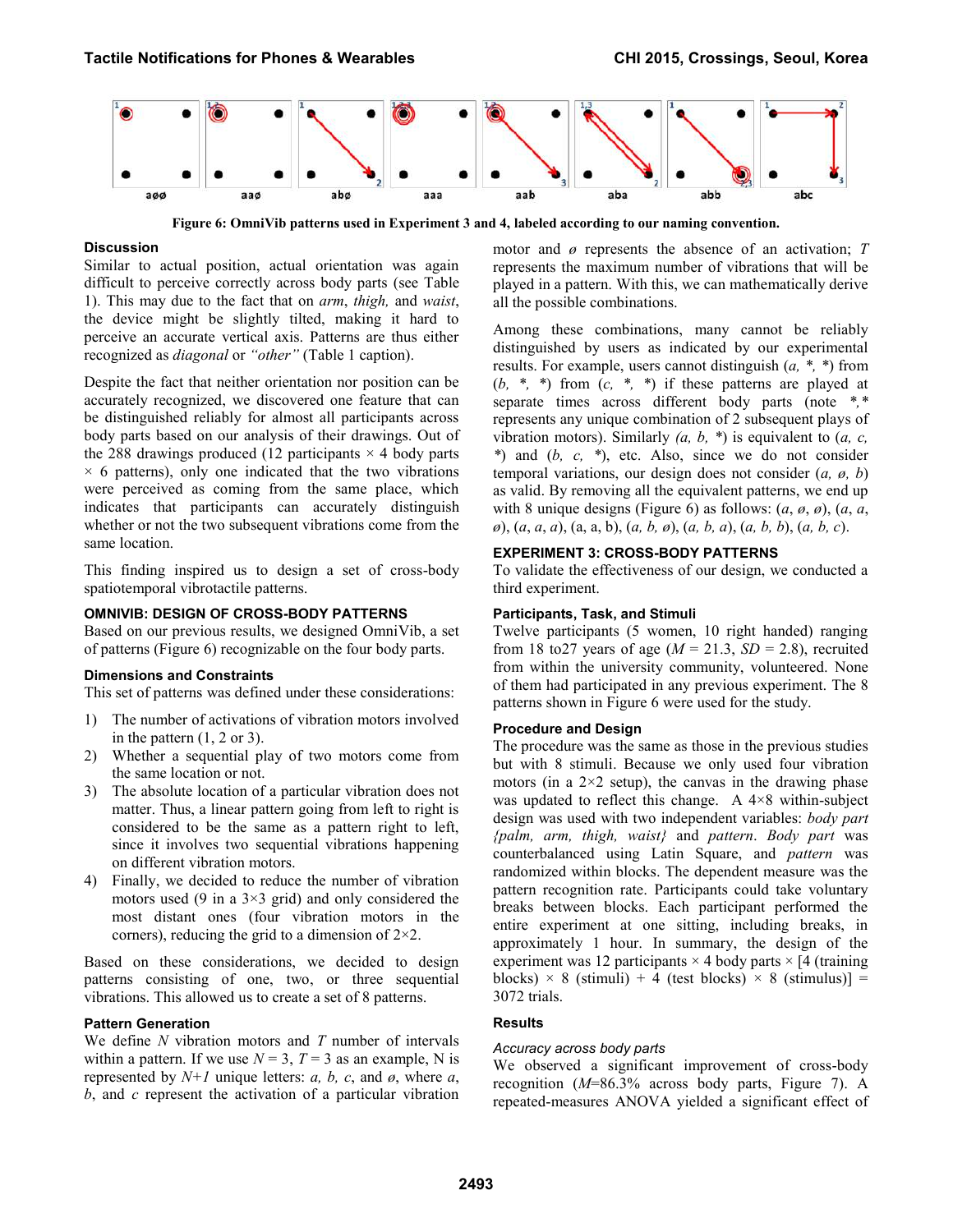*body part* on accuracy  $(F_{3,33}=5.15, p<.01)$ . Pairwise comparisons showed significant differences (all  $p<0$ ) between all paired combinations except between *arm*  (92.7%) and *palm* (91.1%), and *waist* (81.2%) and *thigh*  (80%) (both *p*>.05).

#### *Accuracy across patterns*

Our results suggest large differences between patterns. The ANOVA confirmed the impact of *pattern* factor on the results ( $F_{7,77}$ =6.41; *p*<.01, Figure 8). Pairwise *t*-tests with Bonferroni corrections showed significant differences between pattern *aøø* and all other patterns (all *p*<.05), as well as between pattern *abc* and all other patterns but *aab* (all *p*<.05). No interactions between *body part* and *pattern* were observed ( $p$ =.74).



<span id="page-7-0"></span>**Figure 7: Recognition rates for each body part. Error bars are .95 confidence intervals.** 

#### *Learning effect*

We were also curious to discover if our participants would improve recognition over time and compared results between *blocks*. An ANOVA showed no significant differences (*p*=.45) of accuracy among *blocks*, which suggests good recognition of these patterns can be achieved with minimum training.



**Figure 8: Recognition rate for each pattern in decreasing order. Error bars are .95 confidence intervals.** 

#### *Perception and Drawings*

We analyzed the drawings of the participants. A drawing was considered as correct as long as the participants felt the correct amount of vibrations and that the participants perceived the change of locations within patterns. Participants were able to accurately perceive and draw an average of 96.25% accuracy on *arm*, 97.5 on *palm*, 88.75% on *waist* and 86.25% on *thigh*.

#### **Discussion**

The results of the experiment are particularly encouraging for designing cross-body spatiotemporal vibrotactile patterns.

By comparing the recognition rate of each pattern, it's not surprising to see that the simplest pattern (*aøø*) achieved 100% recognition rate while the most complex pattern (*abc)* received the lower recognition rate. This indicates that if only 7 patterns are needed, *abc* can be discarded. Without it, the cross-body accuracy can be increased to 88.1%.

# **EXPERIMENT 4: EXTERNAL VALIDITY**

The vocabulary of patterns that we designed was proven to be recognizable by our participants on four different body parts in a controlled experiment but was not tested with real world scenarios. To confirm the external validity of our results, we designed a fourth experiment.

#### **Participants**

Six participants (4 women, all right handed) ranging from 19 to 24 years of age (*M* = 21, *SD* = 1.7), recruited from the university, volunteered for the experiment.

#### **Task and stimuli**

*Primary Task*. During the experiment, participants watched a movie of their choice, which increased the likelihood they would engage in the primary task.

*Secondary Task*. We tested the participants on a scenario where they were expecting an important e-mail. Participants had to choose between 5 patterns they preferred in our set of 8 and map them to 5 mobile applications: *instant messages*, *e-mails*, *social media*, *calendar*, and *low battery* (which are identified as the most commonly used mobile notification by Shirazi et al. [\[18\]](#page-9-22)).

*Stimuli.* During Experiment 4, participants received random notifications from all the 5 scenarios. After receiving a notification, participants had to answer a prompt asking them to choose from a list which scenario corresponded to the notification they received.

# **Design**

A within-subject design was used with one independent variable: *body part*. Participants wore the prototype on their *palm* and could choose the other site from the three alternative body parts (*arm*, *thigh*, *waist*). All participants (6/6) chose *thigh*, the location with the lowest recognition rate and also a body part with inverted perception on both axis (compared to palm), which makes it a difficult yet interesting comparison with *palm*. We measured the success rate of trials. The *body part* factor was counter balanced between participants and patterns were randomized within blocks. Experiment 4 lasted 25 minutes. The design of the experiment was 6 participants  $\times$  2 body parts  $\times$  [5 (stimuli)  $\times$  2 (repetitions)] = 120 trials.

#### **Procedure**

At the beginning of the experiment, participants were presented with all 8 patterns we created. The training was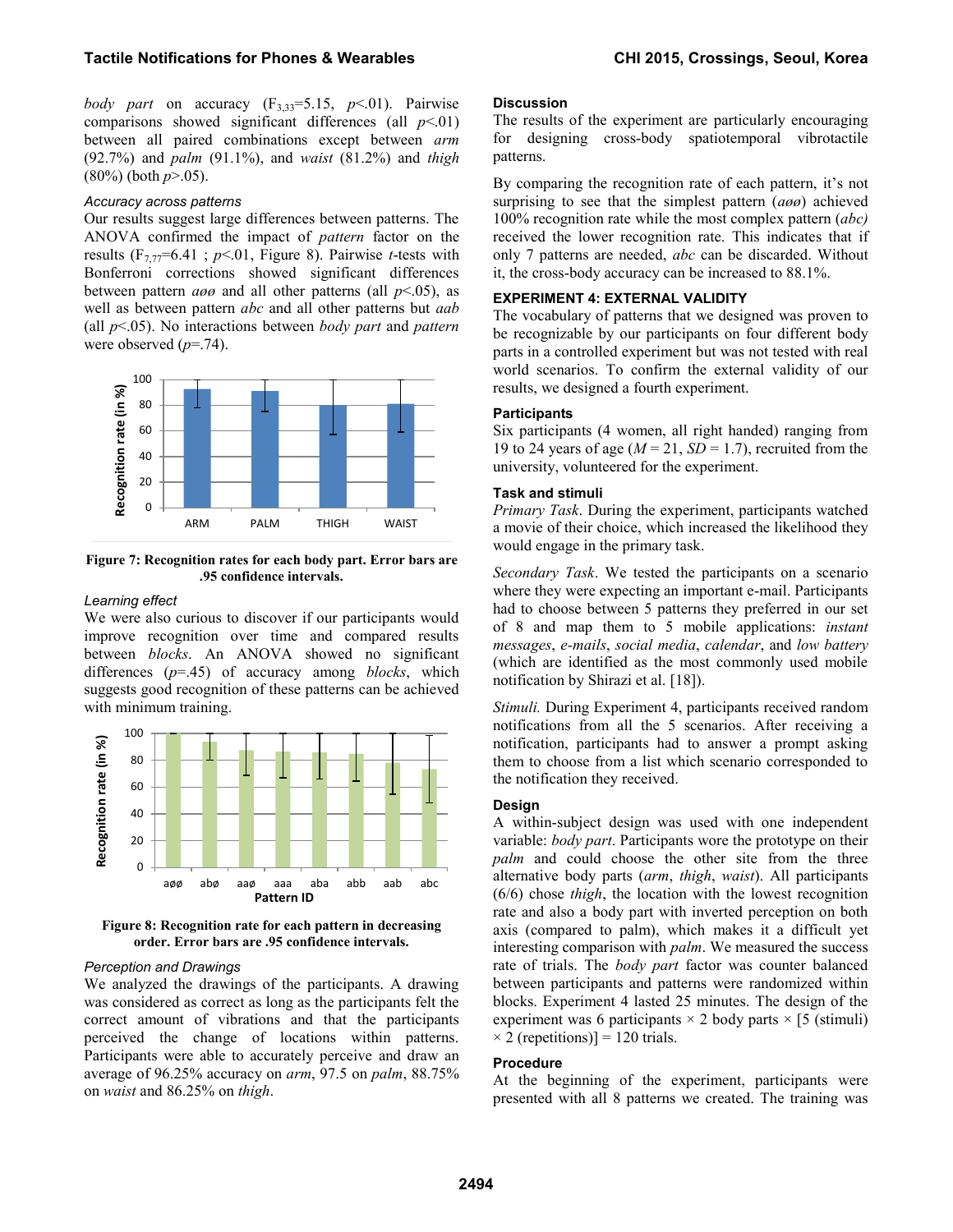performed on their palm only. After 3 minutes, we asked them to choose 5 patterns and map them to the 5 scenarios mentioned above. We asked them to create the mapping to simulate real life scenarios: when receiving a notification, participants not only had to recognize the pattern played but also had to link it to the corresponding scenario it maps. The testing was carried out under two conditions: one for *palm* and one for *thigh*. Each condition was tested for 10 minutes.

# **Results**

Our 6 participants achieved a success rate of 87.5% (90% on *palm* and 85% on *thigh*). While we hypothesized that the participants would choose the simple patterns (*aaø*, *aøø*, *abø*), each available pattern was chosen by at least 2 participants (see [Table 2\)](#page-8-0). Participants related that they tried to choose patterns as distinct and different as possible, which explained why they chose patterns with 3 vibrations (*aaa* and *aba*).

| Pattern ID   aa $\theta$   abb   abc   aaa   aba   a $\theta$   aab   ab $\theta$ |  |  |  |  |
|-----------------------------------------------------------------------------------|--|--|--|--|
|                                                                                   |  |  |  |  |

# **Table 2: Frequency of choice for each pattern.**

<span id="page-8-0"></span>An interesting observation is that 5/6 participants seemed to use the number of vibrations as an indicator for urgency; although one participant regarded 1 vibration as the most urgent, the others regarded 3 vibrations as the most urgent.

 Considering that participants only trained on *palm*, this study shows that they were still able to recognize the patterns on different body parts, suggesting that the patterns can be recognized across multiple body parts.

# **OVERALL DISCUSSION**

# **Spatial Dimensions**

Our results suggest that actual position of a vibration motor and actual orientation cannot be reliably recognized within the size of a regular mobile phone. Thus, in a given set of patterns, the designer should avoid patterns that are translated variations of other patterns, unless the patterns are designed to be used on the palm only. This limits the possibility of drawing meaningful patterns overall.

# **Mental Representation of Spatial Orientation**

Depending on where the stimulus was applied, participants perceived the stimuli differently determined by their mental representations of the spatial orientation. On *arm*, participants tended to have the same mirrored representation on a vertical axis. On thigh was also consistent with inversion on both axes. On waist, as also shown by Vo et al. [\[19\]](#page-9-21), the mental representation is not always consistent and can also vary over time. This mental representation problem also suggests that designers should be careful about symmetry problems and thus not use a pattern that is a rotated/mirrored version of another one. This representation problem can explain why the circular patterns investigated in *SemFeel* [\[24\]](#page-9-8) have high error rates.

#### **Extensibility**

The vocabulary we generated can be extended by changing the value of either N or T or both. For example, by changing N to 2 and T to 4, there are a total of 15 unique patterns as follows (*a, ø, ø, ø*), (*a, a, ø, ø*), (*a, a, a, ø*), (*a, a, a, a*), (*a, a, b, ø*), (*a, a, a, b*), (*a, a, b, a*), (*a, a, b, b*), (*a, b, ø, ø*), (*a, b, a, ø*), (*a, b, b, ø*), (*a, b, a, a*), (*a, b, a, b*), (*a, b, b, a*), (*a, b, b, b*). This could potentially increase the total number of recognizable patterns.

#### **Real Life Applicability**

In Experiment 4, we investigated how users would perceive a reduced set of vibrotactile spatiotemporal patterns while engaged in a primary task. We believe that OmniVib are ready be implemented on today's smartphones with extra vibration motors. One potential issue is that the device might not always be in close contact with the skin, whereas in our experiments, we made sure the device was firmly tied on the user. This issue can be alleviated by using better quality and stronger vibration motors, as well as slightly curved phones. Another improvement is adding panels on the back of the phone around each vibration motor to isolate the vibration and make it easier to distinguish, as suggested by *T-Mobile* [21].

# **LIMITATIONS**

Although our results were promising, they are tested on short-term recognition and with a limited number of participants. To further validate the results, a longitudinal study with more participants could be performed. Additionally, the results obtained from our experiments were based on the size of a regular phone; findings in Experiment 1 and 2 may differ depending on phone size.

The vibration motors used in the experiment were off-theshelf vibration motors. Using better quality vibration motors could also positively impact the results. Another limitation comes from physiological factors: during our pretests, we found out that slightly overweight participants tended to be less sensitive to vibration and thus had trouble recognizing patterns, especially on the waist. Also, some volunteers were too skinny to wear the prototype on their arm and could not take part in the experiment.

# **CONCLUSION AND FUTURE WORK**

In this paper, we proposed OmniVib, a set of spatiotemporal vibrotactile patterns that can be recognized (>80%) on *arm, palm, thigh and waist.* OmniVib relies on two dimensions: whether two sequential vibrations are from the same position or not and the number of vibrations involved in the pattern. This set of patterns was designed according to the results of two preliminary studies that showed that participants cannot accurately recognize positional and linear patterns on body parts other than *palm*. These experiments also highlighted symmetry-related problems on perception of vibrations. We also validated OmniVib in a more realistic setting.

In future studies, we would like to extend the size of our set of patterns by increasing the length (*T* dimension) of our